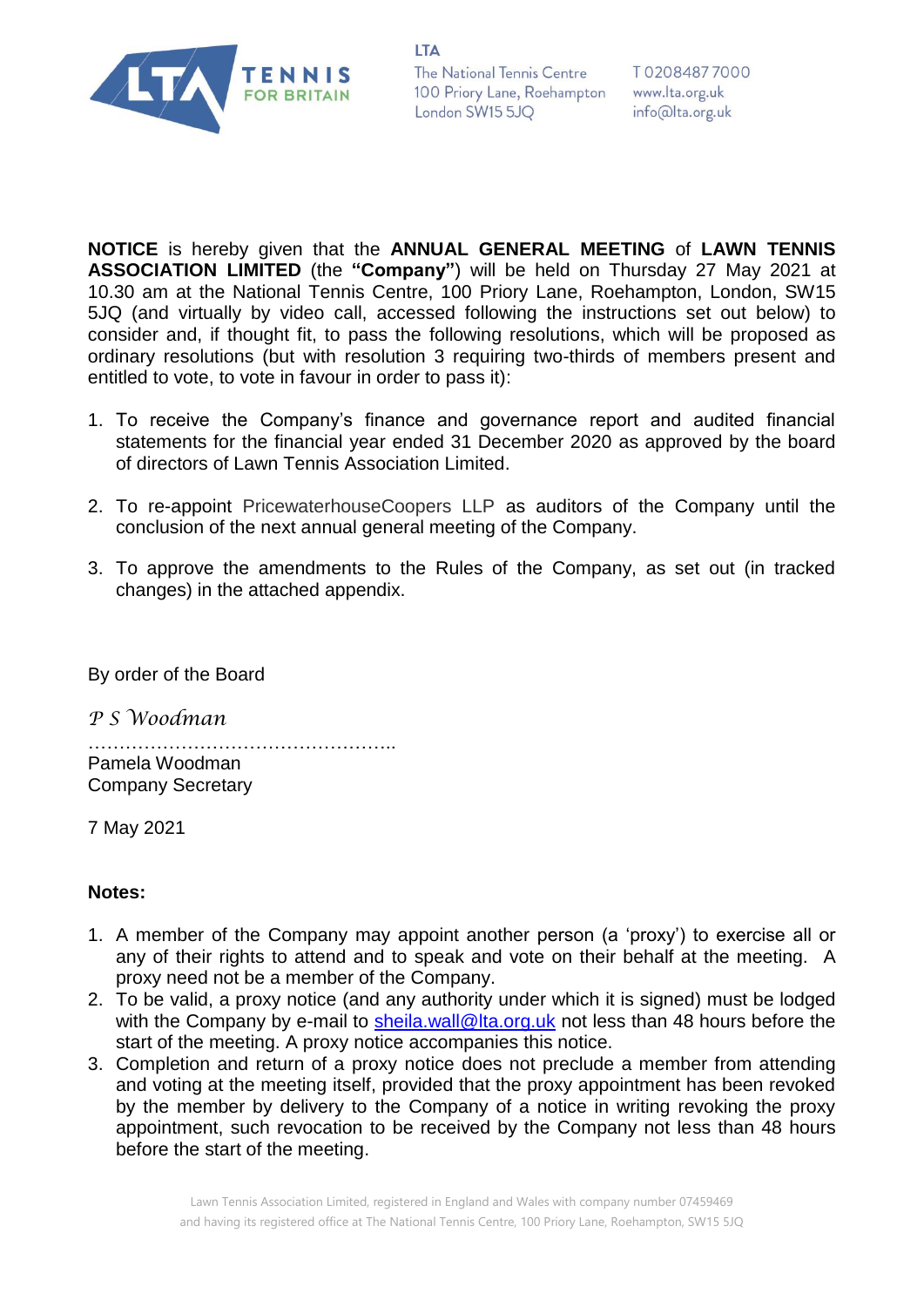4. In order to attend the annual general meeting virtually by video call, a member (or their duly appointed proxy) will require to register for the video call (in advance of the annual general meeting) via the following link:

[https://us02web.zoom.us/webinar/register/WN\\_-9trMYz7Rn6HzjWxlpBYmg](https://us02web.zoom.us/webinar/register/WN_-9trMYz7Rn6HzjWxlpBYmg)

- 5. Upon registering, the link to join and attend the meeting via Zoom video call will be sent to the person who has registered. Upon joining the meeting, the camera and microphone on that person's device will automatically be disabled – so that person will not be able to be seen or heard. However, the presenters will be able to be seen and heard throughout. If the presenters cannot be seen or heard, please check that the volume is turned up on the device being used to access the video call.
- 6. Telephone dial in details will be sent at the same time. However, given that it is not possible to vote or speak at the meeting via the telephone dial in, any member (or duly appointed proxy) joining in this way will not form part of the quorum of the annual general meeting, and will be deemed to be an 'observer' and not an 'attendee' of the annual general meeting.
- 7. Other than where the chairman of the meeting (in their completed proxy notice) has been appointed by the relevant member as their proxy to vote on the resolutions, voting on the resolutions will be conducted through Zoom's 'Chat' feature but will only be available to those members (or their duly appointed proxies) attending the meeting on the Zoom video call. The text of the resolutions will appear on screen with instructions on how to submit a vote. The vote results received via the 'Chat' feature will be checked in order to verify that only those eligible to vote have done so and then all eligible votes (including those made by the chairman of the meeting as appointed proxy) will be counted.
- 8. For those on the Zoom video call, there will be an opportunity to ask questions by clicking on the 'Raise Hand' icon, which will be on the screen. When it is appropriate for the question to be asked, the question asker's name will be called out and their microphone (audio) unmuted. Once the question has been answered, that person's microphone (audio) will be muted again.
- 9. If any technical issues are experienced throughout the meeting, please click on the 'Chat' feature on the screen and type a question and a member of the Technology team will be on standby to assist during the annual general meeting.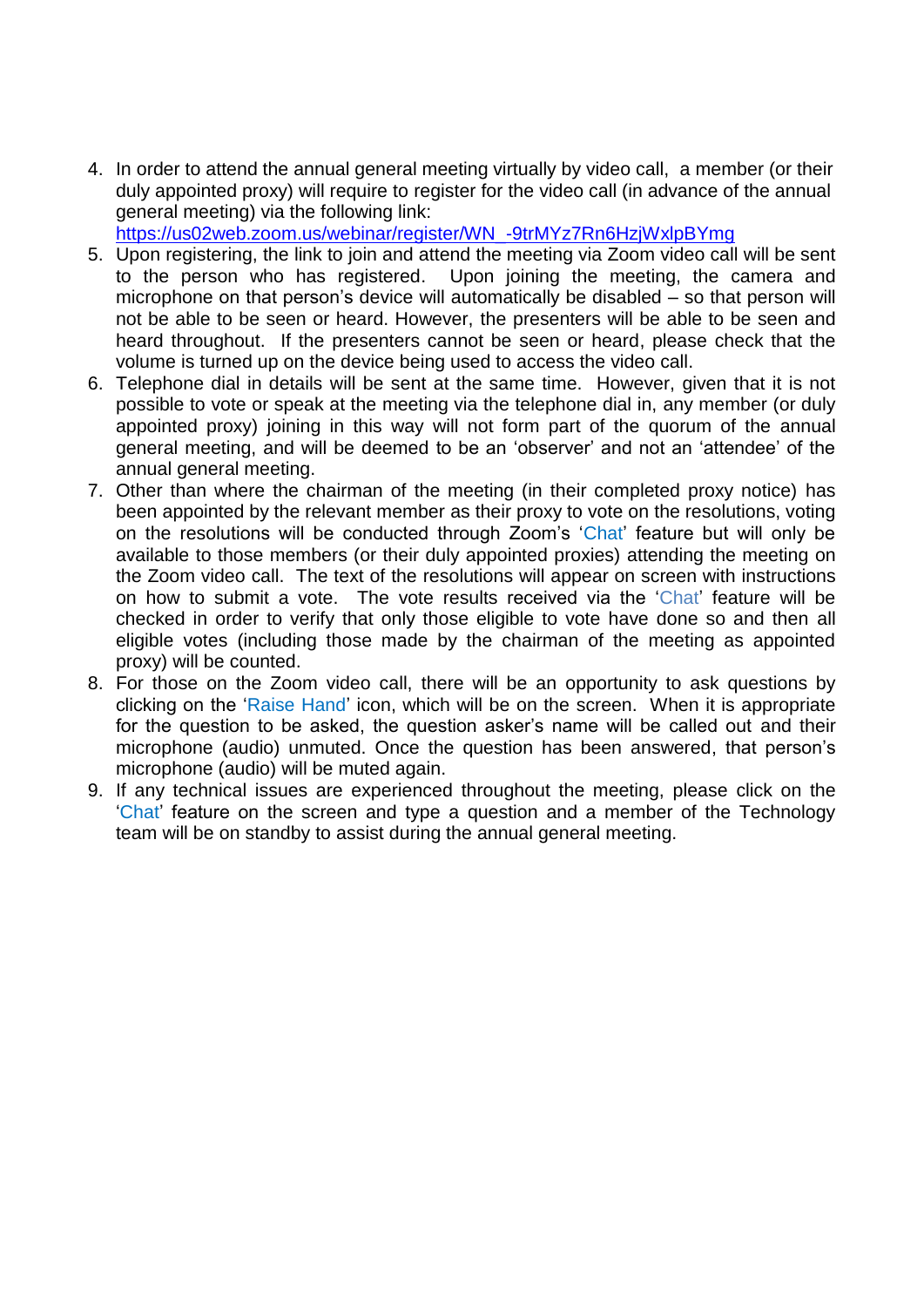#### **APPENDIX**

#### LTA Rule 3 (Composition of the Board)

Subject to the Companies Acts and the Articles, the Board shall ordinarily be comprised of: (i) the Chairman; (ii) the President; (iii) the Deputy President; (iv) the chairperson of the Tennis Development Committee; (v) two Council Board Members; (vi) fivefour Independent Board Members; (vii) the Chief Executive; (viii) the Finance Director; and (ix) no more than **onetwe** executives recommended by the Chief Executive and the Board Nominations Committee. The nomination and election procedures for these roles are set out in Rules 7 to 10, Rule 14 and in the Standing Orders.

#### LTA Rule 10 (Nomination of Independent Board Members)

On the recommendation of the Board Nominations Committee, the Board shall appoint fivefour Independent Board Members. The appointments shall be reported to the next meeting of Council.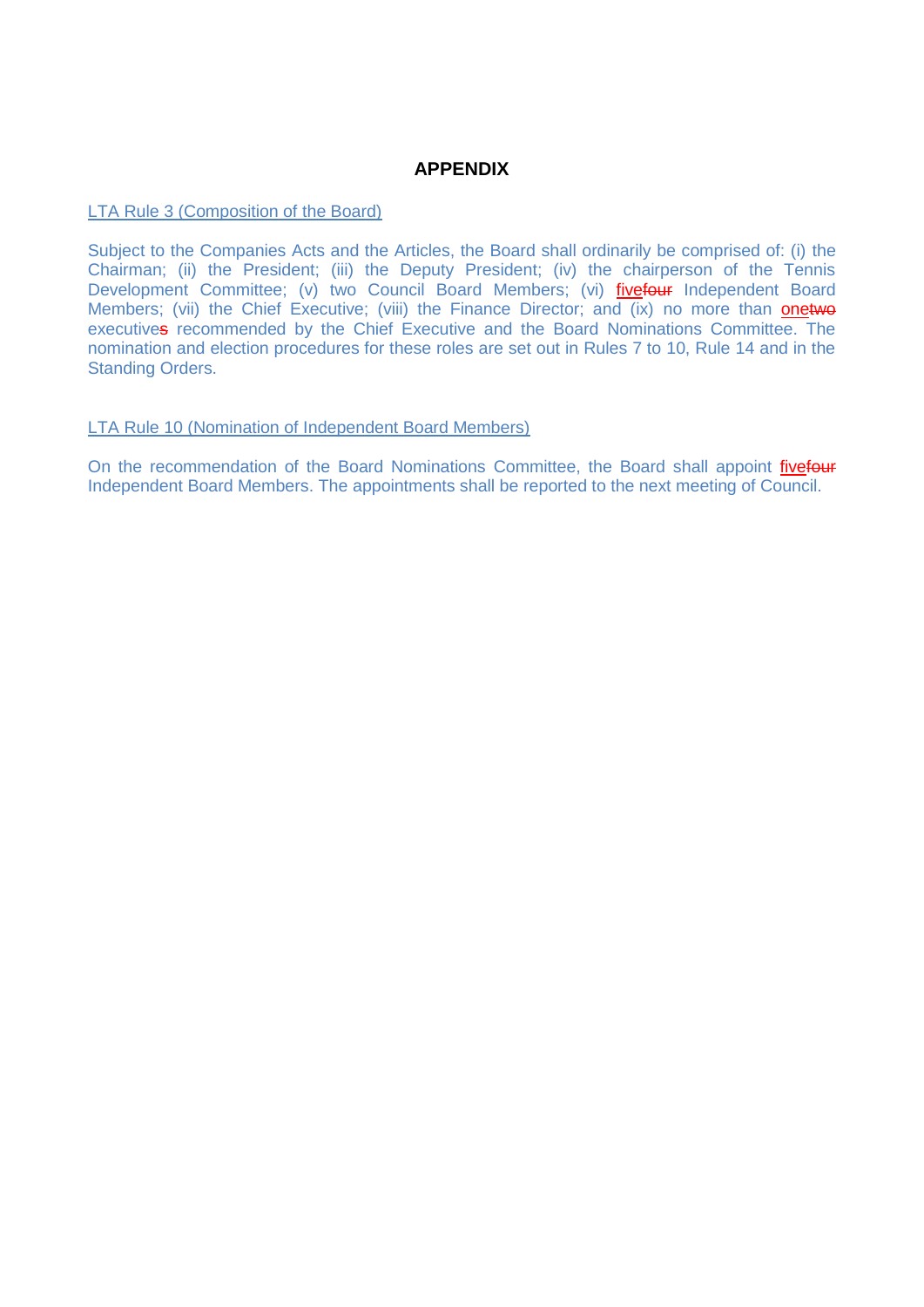# **LAWN TENNIS ASSOCIATION LIMITED (the "Company") ANNUAL GENERAL MEETING AT 10.30 AM ON THURSDAY 27 MAY 2021**

# **Contents**

Agenda for the 2021 annual general meeting

Minutes (in draft for confirmation of the meeting) of the annual general meeting held on 20 May 2020

A copy of the Company's finance and governance report approved by the board of directors of the Company, incorporating the audited financial statements for the financial year ended 31 December 2020, accompanies the notice of annual general meeting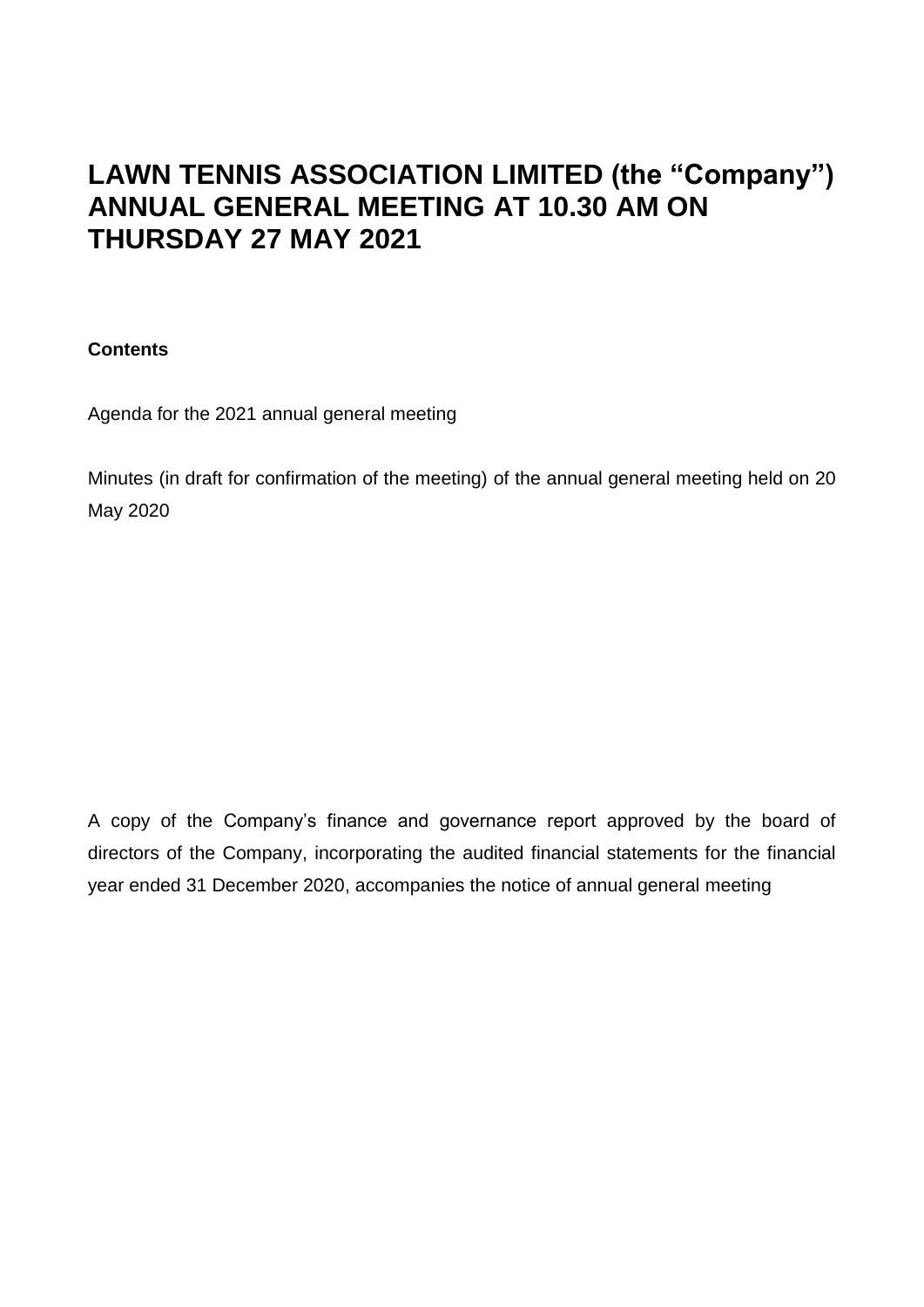#### **AGENDA**

## **1. WELCOME**

**2. QUORUM** 

#### **3. MINUTES**

Request for confirmation as a correct record of the minutes of the annual general meeting held on 20 May 2020.

## **4. FINANCE DIRECTOR'S REPORT**

## **5. ORDINARY RESOLUTIONS**

To consider and, if thought fit, approve the following ordinary resolutions:

- I. To receive the Company's finance and governance report and audited financial statements for the financial year ended 31 December 2020, as approved by the board of directors of Lawn Tennis Association Limited.
- II. To re-appoint PricewaterhouseCoopers LLP as auditors of the Company until the conclusion of the next annual general meeting of the Company.
- III.To approve the amendments to the Rules of the Company, as set out (in tracked changes) in the appendix attached to the notice of annual general meeting.

#### **6. PRESIDENT'S ADDRESS**

#### **7. ANY OTHER BUSINESS**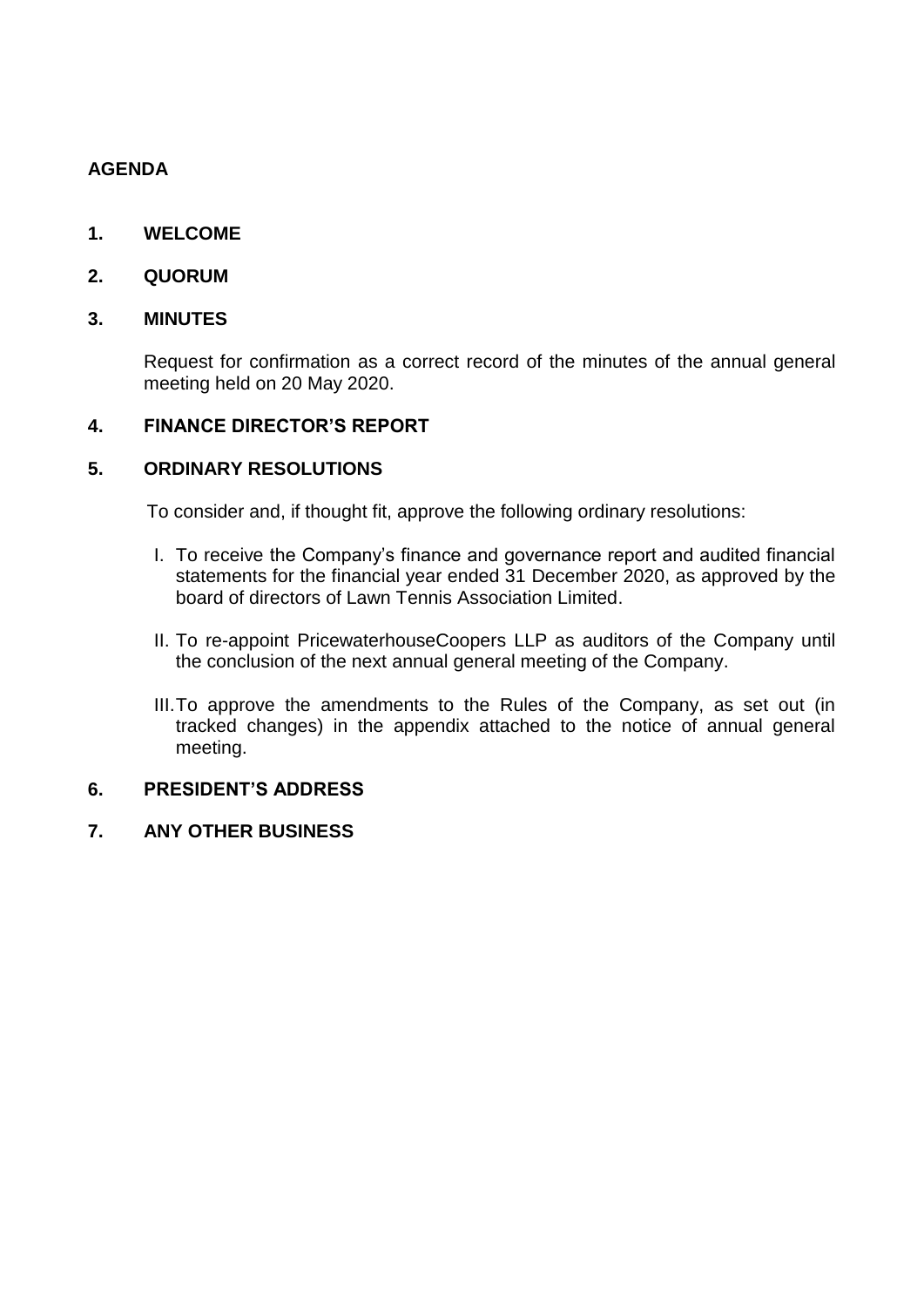#### **LAWN TENNIS ASSOCIATION LIMITED (company number 07459469)**

**Minutes of the annual general meeting of Lawn Tennis Association Limited (the "Company") held on Wednesday 20 May 2020 at 10.30 am at The National Tennis Centre, 100 Priory Lane, Roehampton, London SW15 5JQ and via Zoom webinar.**

#### **1. CHAIR**

David Rawlinson (President) was appointed chair of the annual general meeting ("Chair").

## **2. NOTICE OF MEETING**

Notice of the annual general meeting ("Notice") had been given in terms of article 36 of the Company's articles of association.

#### **3. QUORUM**

Proxies for twenty six members of the LTA were present via Zoom webinar. A record of the proxies for those members has been retained by the LTA. Both the Chair and Simon Steele (Finance Director) were in attendance in person at The National Tennis Centre.

Accordingly, the Chair declared that a meeting had been constituted and that the meeting was quorate (in accordance with article 38(2) of the articles of association of the Company) and so declared the meeting open.

In addition, there were also in attendance at the meeting (via Zoom webinar), seventeen officers and members of the Council of the Company, the Chairman, the Chief Executive Officer and the Company Secretary.

#### **4. MINUTES OF LAST ANNUAL GENERAL MEETING**

The minutes of the annual general meeting held on 16 May 2019 and of the general meetings held on 9 October 2019 and 26 February 2020 were each confirmed as a correct record.

#### **5. FINANCE DIRECTOR'S REPORT**

The Finance Director addressed the meeting.

#### **6. BUSINESS OF THE MEETING**

The resolutions set out in the Notice were duly proposed and voted upon.

In accordance with the requirements of section 282 of the Companies Act 2006 (ordinary resolutions), the members of the Company RESOLVED: